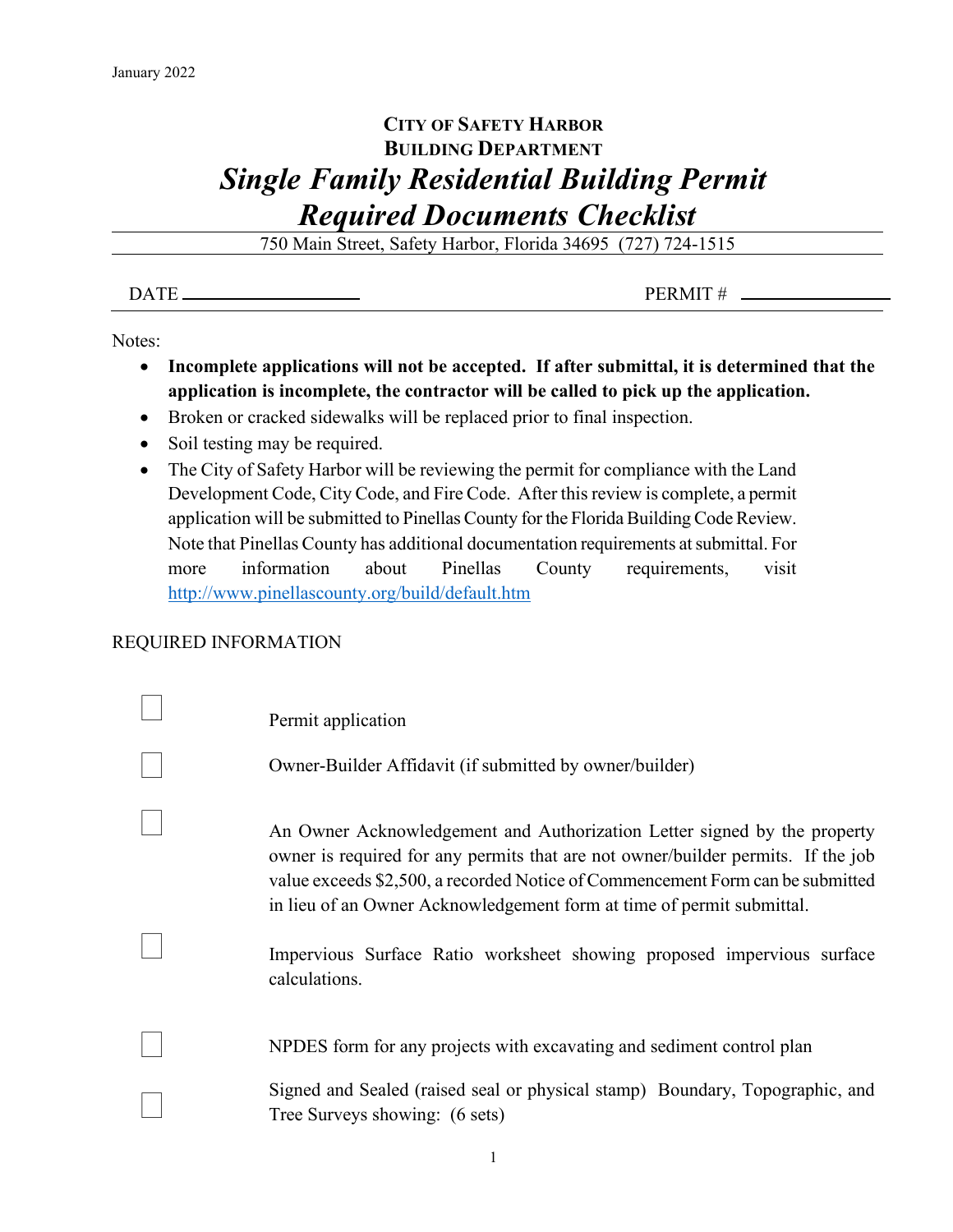- Date, Scale, North Arrow
- Easements within or contiguous to the site
- Flood Zone
- Road Name, Location, Width of Right of Ways and Alleys
- Subdivision Name
- Topography (see Engineering Checklist)
- Tree species and DBH on site and within 25' of site
- Utilities
- Jurisdictional Wetland Line, and Top of Bank (if applicable), and required buffers and buffer dimensions

 Signed and Sealed (raised seal or physical stamp) Scaled Development Plan (6 sets) showing:

- All lot and parcel lines
- Buildings and Accessory Structure Footprints
- Driveways and Sidewalks
- Proposed Grading Plan (see Engineering Checklist)
- Proposed Protected Trees to Be Planted and Retained
- Setbacks
- Water Meter and Sewer Connection Locations and Sizes

(Call Public Works at 727-724-1550 if you need existing utility information)

- Nearest hydrant location
- Irrigation (If need separate meter)
- Alleys and Right of Ways
- Wetlands and Wetland Buffers (if applicable)
- Top of Bank (if applicable)
- Development Plan shall include data table with:
	- o Zoning/Character District
	- o Future Land Use
	- o Building Height (mean roof height)
	- o # of Stories
	- o Impervious Surface Area Calculations
	- o Gross Floor Area by Floor (for TND-1 and TND-2 character districts)
	- o Maximum Lot Coverage Calculation (for TND-1 and TND-2 character districts)

 Building Plans Signed and Sealed (raised seal or physical stamp) by an Engineer or Architect (2 sets)